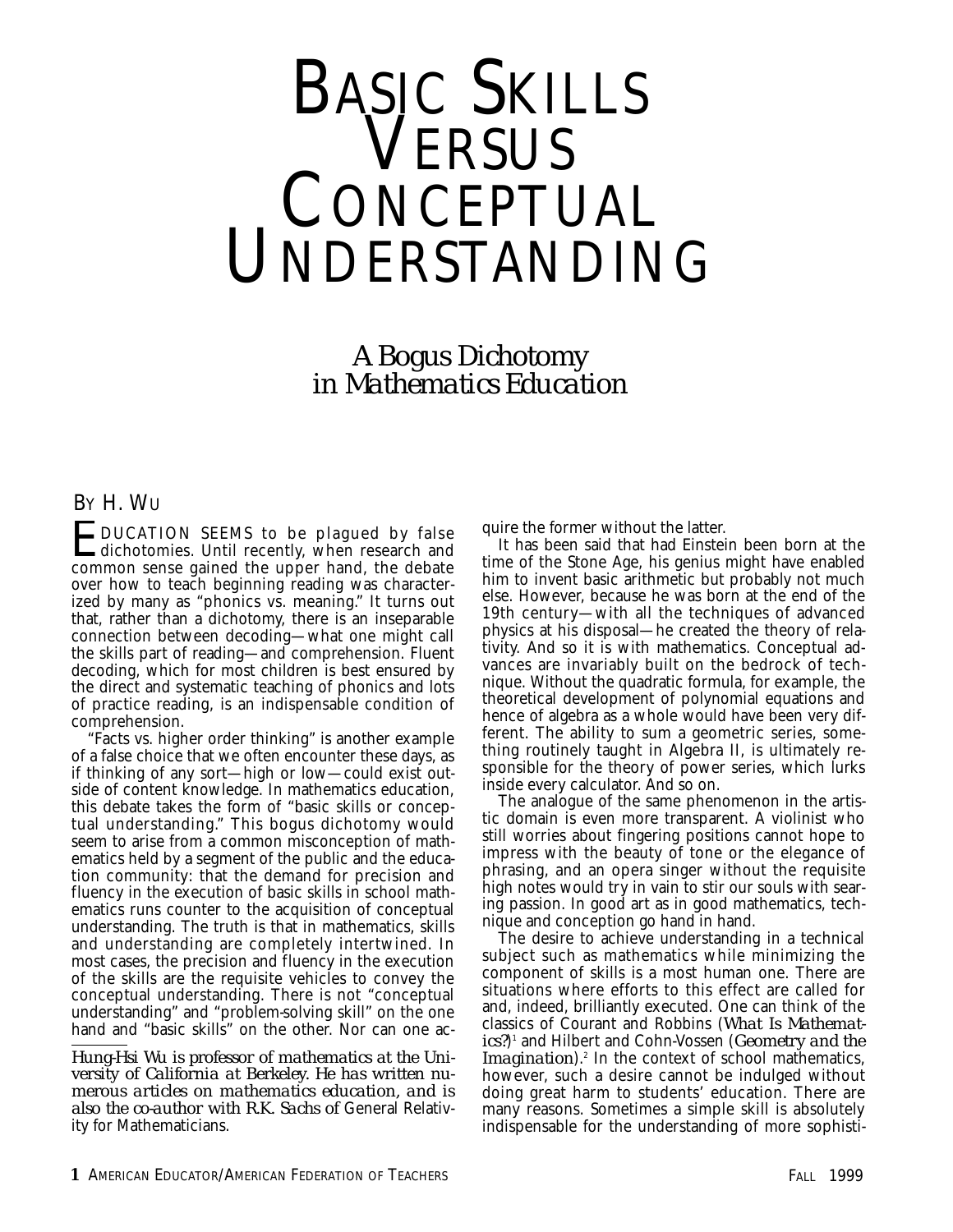cated processes. For example, the familiar long division of one number by another provides the key ingredient to understanding why fractions are repeating decimals. Or, the fact that the arithmetic of ordinary fractions (adding, multiplying, reducing to lowest terms, etc.) develops the necessary pattern for understanding rational algebraic expressions. At other times, it is the *fluency* in executing a basic skill that is essential for further progress in the course of one's mathematics education. The automaticity in putting a skill to use frees up mental energy to focus on the more rigorous demands of a complicated problem. Such is the case with the need to know the multiplication table (for single-digit numbers) before attempting to tackle the standard multiplication algorithm, a fact we will demonstrate in due course. Finally, when a skill is bypassed in favor of a conceptual approach, the resulting conceptual understanding often is too superficial. This happens with almost all current attempts at facilitating the teaching of fractions.<sup>3</sup>

Let us illustrate the last statement with the example of the division of fractions. Recall the familiar method of "invert and multiply":

$$
\frac{a}{b} \div \frac{c}{d} = \frac{d}{c} \times \frac{a}{b}
$$

Nowadays, "invert and multiply" has become almost synonymous with rote learning. Among recent attempts to inject conceptual understanding into this topic, the following approach is not untypical.4

Rather than relying on algorithms, where memorization of rules is the focus, the Mathland approach relies heavily on active thinking. To solve problems such as  $\frac{1}{4} \div \frac{1}{2}$ , students need to be able to verbalize the question: How many halves are there in one-fourth? This kind of fluency enables students to use their own logical and visual thinking skills to really know what the solution  $(½)$  means in relation to the problem. *How many halves are there in*  $\frac{1}{4}$ ? *There is one-half of*  $\frac{1}{2}$  *in*  $\frac{1}{4}$ .

Many pictures go with the explanation because it is easy to represent one-half, one-fourth, etc., by squares. Three pages down (p. 132), the "invert and multiply" algorithm is introduced and students are urged to "see if the answers you get by using [the algorithm] match up with answers you got earlier this week.... Allow plenty of time to experiment with the standard algorithm, then ask [students] to choose one problem that they worked with both ways and write about how the two solution methods compare." The problems suggested for practice are all of the type  $\frac{5}{6}$  ÷ 16,  $\frac{1}{2}$  ÷  $\frac{1}{6}$ , 3 ÷  $\frac{1}{6}$ , etc. With conceptual understanding thus restored—or so it seems—the mathematical exposition on the division of fractions comes to an end.

If only *simple* fractions such as those given above are involved, the preceding approach emphasizing the visual aspect of division is for the most part adequate. The worm in the apple is the need to deal with division problems when the fractions are not at all simple. For example, what do the above brand of logical and visual thinking skills have to say about  $\frac{2}{97} \div \frac{31}{17}$ ? Nothing, of course. A natural consequence of such an approach is that children develop a sense of extreme insecurity upon the sight of any fraction other than the simplest possible.

It is good to start with simple fractions that children can visualize, and they should do many such problems, until they have a firm grasp of what they are doing when they divide fractions. But we should not make students feel that the only problems they can do are those they can visualize. We should explain to them that of course they cannot draw a picture of  $\frac{2}{97} \div \frac{31}{17}$ ; it is doubtful that anyone can. But this does not mean they cannot do the problem! Or that more complex problems like this one are not essential.

An analogy to addition may be helpful. When children were first learning to add, perhaps they counted out three blocks and then counted out four blocks and joined them to get seven blocks. But we didn't tell them that, when faced with the problem  $1,272 + 846$ , their only choice was to gather up hundreds of blocks or draw hundreds of dots on their paper and count them. Nor did we tell them the problem was too difficult for them or not important. No, we told them there was a *mathematical* route to the answer. And not a "rote, meaningless" one, but a procedure based on simple but sound mathematical principles. And we *taught* it to them.

And so we can do with fractions. From the intuitive to the abstract, and from primitive skills to sophisticated ones, such is the normal progression in mathematics. The way to approach the division of non-simple fractions is not to bypass "invert and multiply," but to confront it. We begin by asking what it means to say a fraction

equals

*a b*  $\frac{c}{d}$ 

*x y*

,

and realize that perhaps we have not fully come to terms with the meaning of the division of whole numbers. Children are taught, for example, that  $24 \div 3=8$ means that if you "divide 24 objects into 3 equal portions, each portion would have 8 objects." However, such a grouping of the 24 objects shows that it is 8+8+8, which is therefore the same as  $3\times8$ . So in this case, "24  $\div$ 3=8" means exactly that 24=3×8. This reasoning turns out to be general, in the sense that if we analyze any other example, say  $80 \div 16=5$ , then repeating the preceding reasoning leads to a similar conclusion that it is the same as  $80=5\times16$ . Along this line, fifth-graders should have no trouble understanding that, in general, for whole numbers *m, n* and *k,* the statement

*m*4*n=k*

says exactly the same thing as

 $m=n\times k$ .

This then provides an abstract point of view to understand division in terms of multiplication. It is common to express this interpretation of division as "division is the inverse operation of multiplication."

With the new insight at hand, we can now reprise the division of fractions: To the extent that whole numbers and fractions are just "numbers," they must share the same properties in terms of the basic operations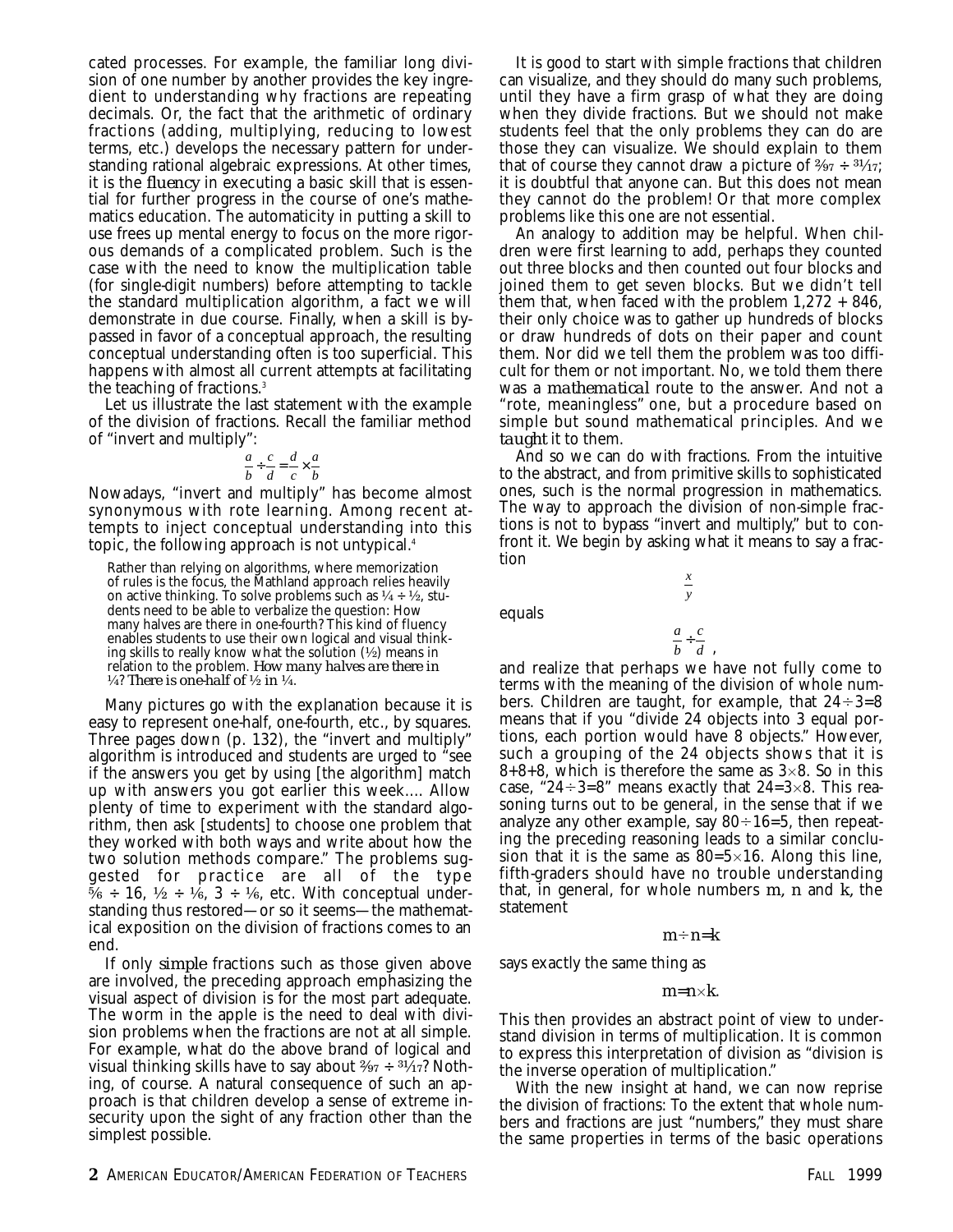such as multiplication or division. Thus looking at each fraction as a number and imitating the case of whole numbers, we see that the division

> *a b c d*  $\frac{c}{d} = \frac{x}{y}$

ought to mean

$$
\frac{a}{b} = \frac{c}{d} \times \frac{x}{y}.
$$

This is then how we want to *define* the division of fractions. Multiplying both sides by *d*

*c*

immediately leads to

$$
\frac{x}{y} = \frac{d}{c} \times \frac{a}{b} \ .
$$

In other words,

$$
\frac{a}{b} \div \frac{c}{d} = \frac{d}{c} \times \frac{a}{b}
$$

.

Thus the method of "invert and multiply" is a result of a *deeper understanding* of fractions than that embodied in the naive logical and visual thinking skills above. We see clearly the concordance of skills and understanding in this instance.

There is at present a desire in a large segment of the education community to achieve understanding of fractions—the bugbear of elementary mathematics education—by avoiding the traditional skills and by restricting attention only to very simple fractions and a naive visual reasoning of the type described above. While the intention is laudable, the inevitable net result is that skills and understanding both are given short shrift. The following passage is another example that sets forth such an agenda:<sup>5</sup>

The mastery of a small number of basic facts with common fractions (e.g.,  $\frac{1}{4} + \frac{1}{4} = \frac{1}{2}$ ;  $\frac{3}{4} + \frac{1}{2} = 1\frac{1}{4}$  and  $\frac{1}{2} \times \frac{1}{2} = \frac{1}{4}$ )... contributes to students' readiness to learn estimation and for concept development and problem solving. This proficiency in the addition, subtraction, and multiplication of fractions and mixed numbers should be limited to those with simple denominators that can be visualized concretely and pictorially and are apt to occur in real-world settings; such computation promotes conceptual understanding of the operations. This is not to suggest however that valuable time should be devoted to exercises like  $17/24 + 5/18$  or  $5\frac{3}{4} \times 4\frac{1}{4}$ , which are much harder to visualize and unlikely to occur in real-life situations. Division of fractions should be approached conceptually.

Without going into details (which are not unlike those related to the division of fractions), it is again the case that if students only have enough understanding of fractions to do simple operations such as  $4^{\prime}$  +  $4^{\prime}$ ,  $3^{\prime}$  +  $4^{\prime}$ ,  $3^{\prime}$  $\times$  ½, etc., but nothing else, then this understanding is fragile and defective. In this context, it may be worthwhile to point out, in a different way, how the good intention of promoting understanding by suppressing skills can ultimately diminish students' understanding. Both examples of computations,  $\frac{17}{24} + \frac{5}{18}$  and  $\frac{53}{4} \times \frac{41}{4}$ , which students are advised to avoid, are in fact extremely simple to perform. For example, if students have a firm grasp of the distributive law, then:

#### $5\frac{3}{4}\times4\frac{1}{4}=(5+\frac{3}{4})\times(4+\frac{1}{4})=(5\times4)+(5\times\frac{1}{4})+(3\frac{4}{4}\times4)+(3\frac{4}{4}\times\frac{1}{4}).$

Because the resulting multiplications and additions on the right are easy to do by any standard, the original computation is also accomplished therewith. The exWe should not make students feel that the only problems they can do are those they can visualize.



hortation not to do this computation—although well-intentioned—ends up slighting a very important weapon in students' conceptual arsenal: the distributive law.

There is yet another reason why division of fractions should not be limited to only those problems that students can visualize, which is apparently what the passage quoted above means when it says "approached conceptually." If students are not fed a steady diet of increasing abstraction, how can they hope to cope with algebra a year or two later? The "algebra for all" battle cry will be an empty promise unless it is backed up by an insistence on elevating education in grades 5 to 7 to periodic heights of abstraction.

**LET US now take up the issue of the teaching of the standard algorithms in elementary school, where** the confrontation of skills vs. understanding is most intense. We are told that these algorithms are by their very nature nothing more than rote, meaningless mathematical maneuvers.

Indeed, the very mention of the teaching of standard algorithms causes open hostility in some mathematics education circles. In a recent article, the president of the southern section of the California Mathematics Council put forth the view that the explicit presence of algorithms in the new California Mathematics Standards is nothing less than an advocacy for knowledge to be taken "as a collection of bits or facts to be learned by memorization and impressed upon the child from the outside," which then results in children trying to "mechanically memorize meaningless facts and skills."6

This view echoes one that is held by many educators, among them Constance Kamii. Kamii is generally acknowledged to be a leading advocate of this point of view. A much quoted recent article co-authored by Kamii and Ann Dominick is provocatively entitled "The Harmful Effects of Algorithms in Grades 1-4."7 Its main thesis is this:

Algorithms not only are not helpful in learning arith-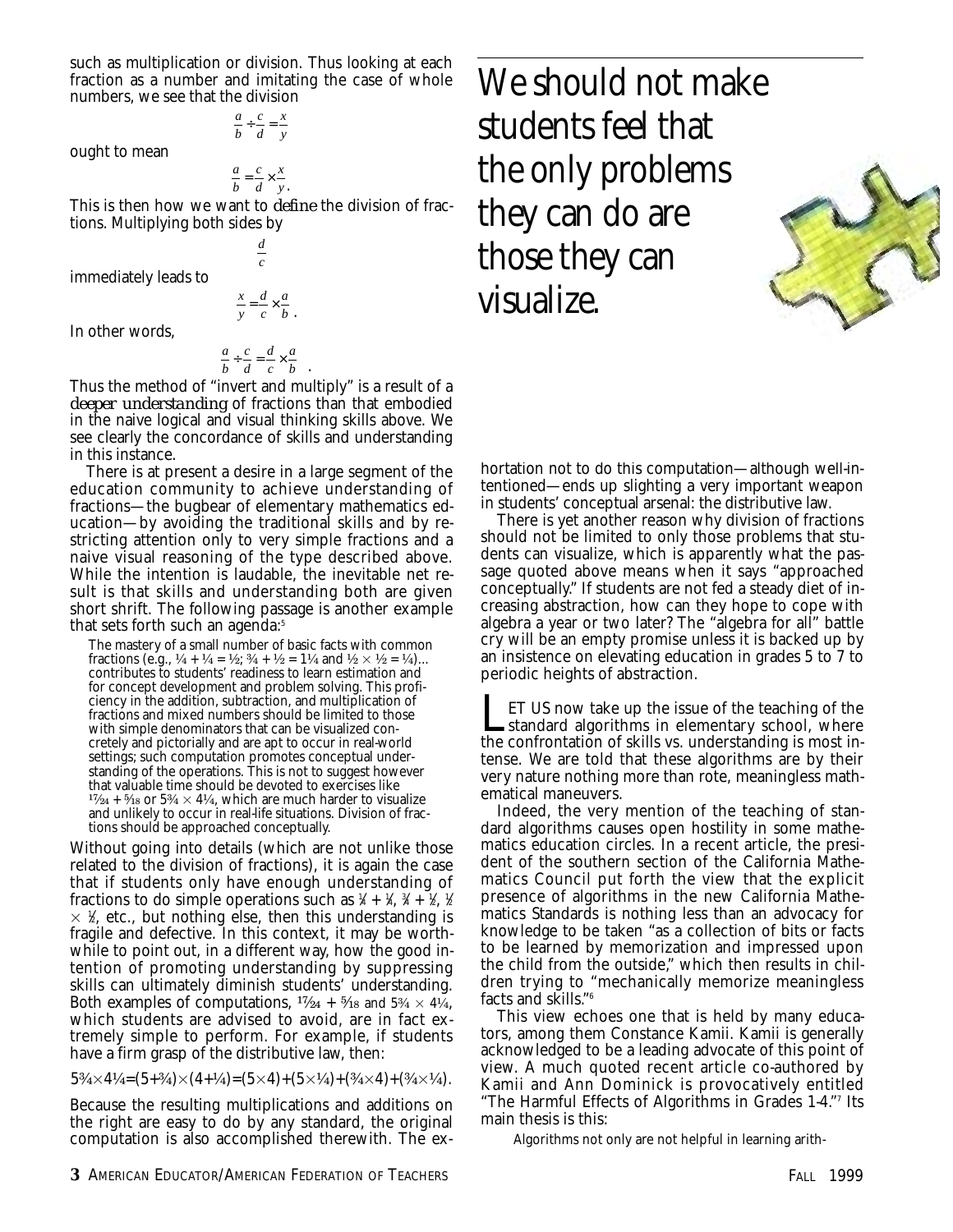Why not consider the alternative approach of teaching these algorithms *properly* before advocating their banishment from classrooms?

metic, but also hinder children's development of numerical reasoning....

We have two reasons for saying that algorithms are harmful: (1) They encourage children to give up their own thinking, and (2) they "unteach" place value, thereby preventing children from developing number sense....

The persisting difficulty [with standard algorithms] lay in the column-by-column, single-digit approach that prevents children from thinking about multidigit numbers.

This then brings us to an impasse, according to Kamii and Dominick: Children can have conceptual understanding of numbers without learning algorithms, or they become mathematical error-prone robots. Which do we prefer? Invoking Piaget's constructivism [*sic*], Kamii and Dominick recommend that

Children in the primary grades should be able to invent their own arithmetic without the instruction they are now receiving from textbooks and workbooks.

We are thus led to believe that there is no way to teach a simple addition such as 89 + 34 (a problem Kamii and Dominick consider) using the standard algorithm except by ramming it down children's throats. Could these authors be unaware of the fact that the addition algorithm, like all other standard algorithms, contains mathematical reasoning that would ultimately enhance children's understanding of our decimal number system? Why not consider the alternative approach of teaching these algorithms *properly* before advocating their banishment from classrooms? Let us see what we can do with the addition algorithm in the special case of 89 + 34.

In a third-grade class, say, let us assume that the chil-

dren already know how to add single-digit numbers fluently. To teach them the addition of 89 to 34, one may begin with a simpler problem:  $59 + 34$ . This is because  $59 + 34$  would avoid any mention of the hundreds digit. Now, one must emphasize at all times that 59 is 50 + 9 and 34 is 30 + 4. So 59 + 34 can be added separately in this way:

$$
\begin{array}{cccc}\n50 & + & 9 \\
30 & + & 4 & (+ \\
\hline\n80 & + & 13\n\end{array}
$$
\n(1)

Because each "vertical" addition involves only single digits, the individual steps should offer no difficulty to children. Now add 13 to 80 to get 93; again this should present no difficulty, because the children can repeat the above process if necessary:

$$
\begin{array}{cccc}\n80 & & & \\
10 & + & 3 & (+ & 2) \\
\hline\n90 & + & 3 & \n\end{array}
$$

Give several such problems to allow the children to practice addition in this long-winded manner. Because they understand this simple skill, such extended practice to perfect the skill is both necessary and *desirable.* After the students have become thoroughly familiar with the method, point out to them that what they have been doing each time is to add the ones digits *separately,* and then the tens digits *separately:*  $9 + 4$  and  $5 +$ 3 in step (1), and  $8 + 1$  and  $0 + 3$  in step (2). Let them do a few more such additions and take note of this fact each time. Allow some time for this idea to sink in before introducing them to the first simplification: Building on the newly acquired idea of adding the digits in different "places" separately, point out to them that they could save some writing in step (2) because they can simply line up the ones and tens digits vertically and directly add since the ones digit in 80 would always be 0:

$$
\begin{array}{c}\n80 \\
13 \quad (+ \quad 03)\n\end{array}
$$

Again give the students time to get used to this idea. Make them do many practice problems of this type: 40  $+ 12, 60 + 18,$  etc.

Children welcome any suggestions that save labor. It is therefore time to introduce another one. When they can do step (2) in the format of step (3) *fluently,* tell them that in fact they could combine steps (1) and (2) into one step by bringing down the "13" to the next line and add as in step (3):

| 50 | + | 9  |        |
|----|---|----|--------|
| 30 | + | 4  | $^{+}$ |
| 80 | + | 13 |        |
| 13 |   |    |        |
| 93 |   |    |        |

With a little bit more practice, the children can simplify the writing even further:

$$
(50+30) \Rightarrow \frac{34}{80} \xrightarrow{(+)} \frac{(+)}{93}
$$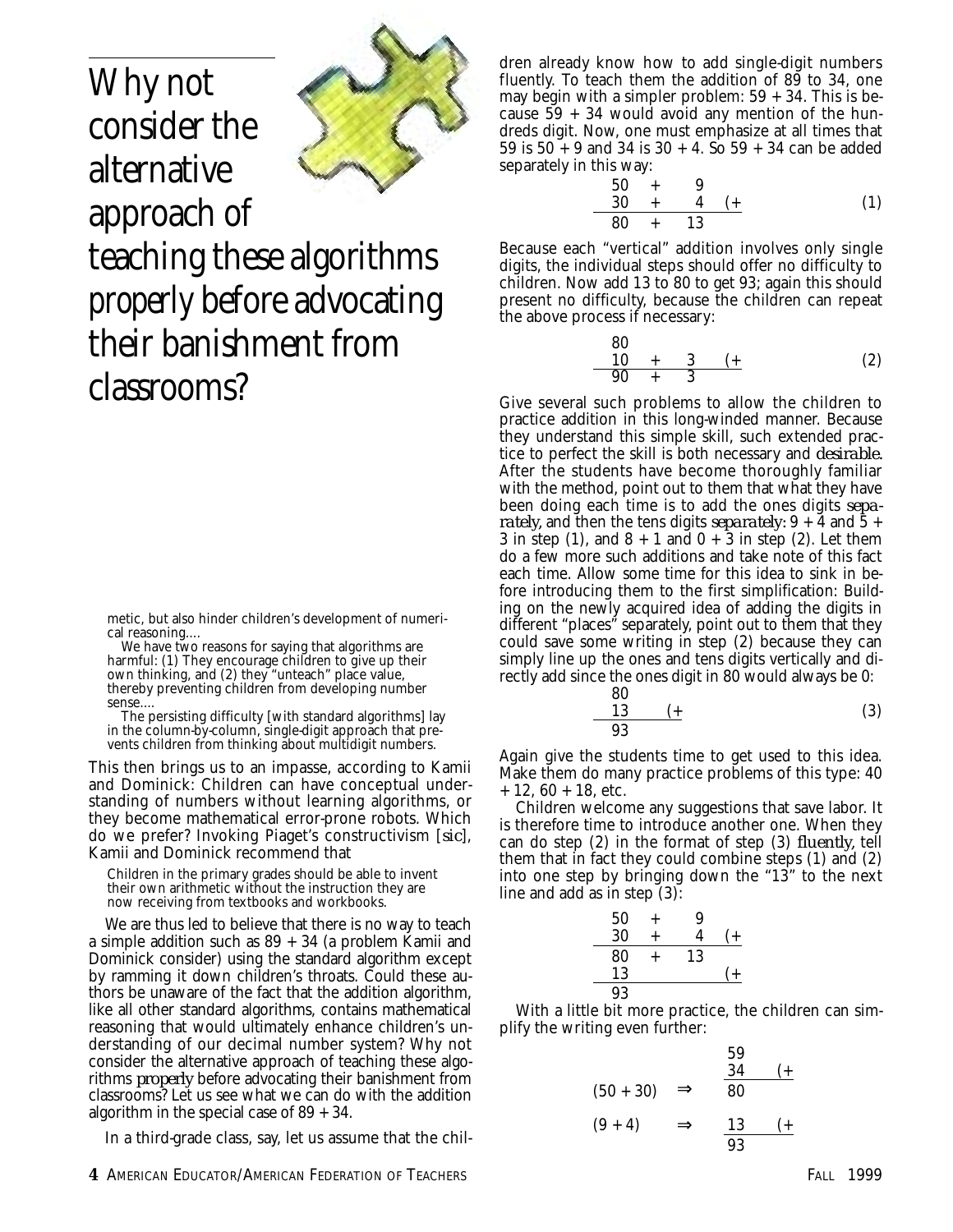(Students need not write down the two lefthand columns consisting of  $[50 + 30]$ ,  $[9 + 4]$ , and the long right arrows; these only serve as instructional reminders.) The final *coup de grâce,* to be administered only when the children are already secure in all the preceding simpler addition activities, is to point out a *shorthand method* of writing the preceding step: Slip the tens digit "1" of the "13" under 34 to keep track of the addition of the ones digit. So:

$$
\begin{array}{c}\n59 \\
34 \\
\frac{1}{93}\n\end{array}\n\quad (\pm
$$

This then is the standard addition algorithm. It should be plain to the children (even if they may not be able to articulate it) that this is an efficient compression of a valuable piece of *mathematical reasoning* into a compact shorthand. They would appreciate this efficiency, let it be noted, only if they have meticulously gone through the laborious process of steps (1) to (3) above. Because young minds are flexible and discerning, the children will learn the algorithm logically without being pressured "from the outside" to "mechanically memorize meaningless facts and skills" while "giving up their own thinking." On the contrary, they will learn how to reason effectively, and the whole experience will stand them in good stead in their later work.

The next step is of course to go back to the original problem of  $89 + 34$ , but the introduction of the hundreds digit in 80 + 30 should now present no real difficulty since the simpler case has been firmly mastered.

It may be useful to elaborate on the idea that the standard algorithm presented above captures a valuable piece of mathematical reasoning that enhances students' understanding of numbers. We can see this more clearly by making explicit the underlying mathematics. The fact that  $59 + 34$  can be added as in step (1) makes implicit use of the commutative law and associative law of addition:

| $59+34$ | $=$ | $(50 + 9) + (30 + 4)$ |              |
|---------|-----|-----------------------|--------------|
|         | $=$ | $[(50 + 9) + 30] + 4$ | (assoc. law) |
|         | $=$ | $[50 + (9 + 30)] + 4$ | (assoc. law) |
|         | $=$ | $[50 + (30 + 9)] + 4$ | (comm. law)  |
|         | $=$ | $[(50 + 30) + 9] + 4$ | (assoc. law) |
|         | $=$ | $(50 + 30) + (9 + 4)$ | (assoc. law) |

Without entering into the tedious details, one need only point out that both laws are also used in all subsequent arguments. Third-graders should not be saddled with this kind of formalism, of course, but teachers should be aware of it if only to gain the confidence that teaching the standard algorithm does not "encourage children to give up their own thinking." Teachers will also need this knowledge to explain it to their students should the need arise.

Children always respond to reason when it is carefully explained to them. The day will come when teachers are capable of explaining these time-honored algorithms in this logical manner. In the meantime, let us be constructive and concentrate on the needed professional development of teachers rather than spread the destructive theory about the harm these algorithms inflict upon children.

To drive home the point that the standard algo-

rithms embody conceptual understanding, let us conclude with an examination of the multiplication algorithm as taught to, say, fourth-graders. *We assume they are fluent in single-digit multiplications.* Consider the problem of  $268 \times 43$ . A new element now appears in the form of the distributive law. Because this law is so basic and because fourth-graders are sufficiently mature to understand it, the law should be explained to them: For any number *a, b, c:*

$$
a(b+c)=ab+ac.
$$

Henceforth, we will write  $a \times b$  as *ab* for simplicity. Because multiplication is commutative, this also implies:

$$
(b + c)a = ba + ca.
$$

This law can be made plausible using rectangular arrays of dots. For example,  $5 \times 4$  is represented by a five-row and four-column collection of dots.

| $\bullet$ | $\bullet$ | $\bullet$ | $\bullet$ |
|-----------|-----------|-----------|-----------|
| $\bullet$ | $\bullet$ | $\bullet$ | $\bullet$ |
| $\bullet$ | $\bullet$ | $\bullet$ | $\bullet$ |
| $\bullet$ | $\bullet$ | $\bullet$ | $\bullet$ |
| $\bullet$ | $\bullet$ | $\bullet$ | $\bullet$ |

Similarly 5 x 3 is represented by the dots in:

| ۰         | ٠         | $\bullet$ |
|-----------|-----------|-----------|
| $\bullet$ | $\bullet$ | $\bullet$ |
| $\bullet$ | $\bullet$ | $\bullet$ |
| $\bullet$ | $\bullet$ | $\bullet$ |
| $\bullet$ | $\bullet$ | $\bullet$ |

Hence  $(5 \times 4) + (5 \times 3)$  is represented by the dots obtained from putting the two sets of dots side by side:

| ٠         | $\bullet$ | $\bullet$ | $\bullet$ | $\bullet$ | $\bullet$ | $\bullet$ |
|-----------|-----------|-----------|-----------|-----------|-----------|-----------|
| $\bullet$ | $\bullet$ | $\bullet$ | $\bullet$ | $\bullet$ | $\bullet$ | $\bullet$ |
| $\bullet$ | $\bullet$ | $\bullet$ | $\bullet$ | $\bullet$ | $\bullet$ | $\bullet$ |
| $\bullet$ | $\bullet$ | ٠         | $\bullet$ | $\bullet$ | $\bullet$ | $\bullet$ |
| ٠         | $\bullet$ | $\bullet$ | $\bullet$ | $\bullet$ | $\bullet$ | $\bullet$ |

But this is a rectangular array of dots with 5 rows and  $(4 + 3)$  columns, so it represents  $5 \times (4 + 3)$ , thereby verifying the distributive law in this special case. The general case is entirely similar.

In the following, we shall call attention to the distributive law each time it is used, but will use the commutative laws and associative laws without mention. To compute  $268 \times 43$ , we shall *appeal to the higher order thinking skill of breaking complicated tasks down to simple ones* by breaking it down to two simpler multiplication problems. Because 3 and 4 are the two digits of 43, we first compute  $268 \times 3$  and  $268 \times 4$  separately. Because  $268 = 200 + 60 + 8$  (as usual, students need to be reminded of this fact), the distributive law gives:

$$
268 \times 3 = (3 \times 200) + (3 \times 60) + (3 \times 8).
$$

Because students know how to multiply single-digit numbers, this equals

$$
268 \times 3 = 600 + (180) + (24). \tag{4}
$$

Because the 180 above comes from the tens digit, we can "split off" the 100 from  $180 = 100 + 80$  and combine it with 600: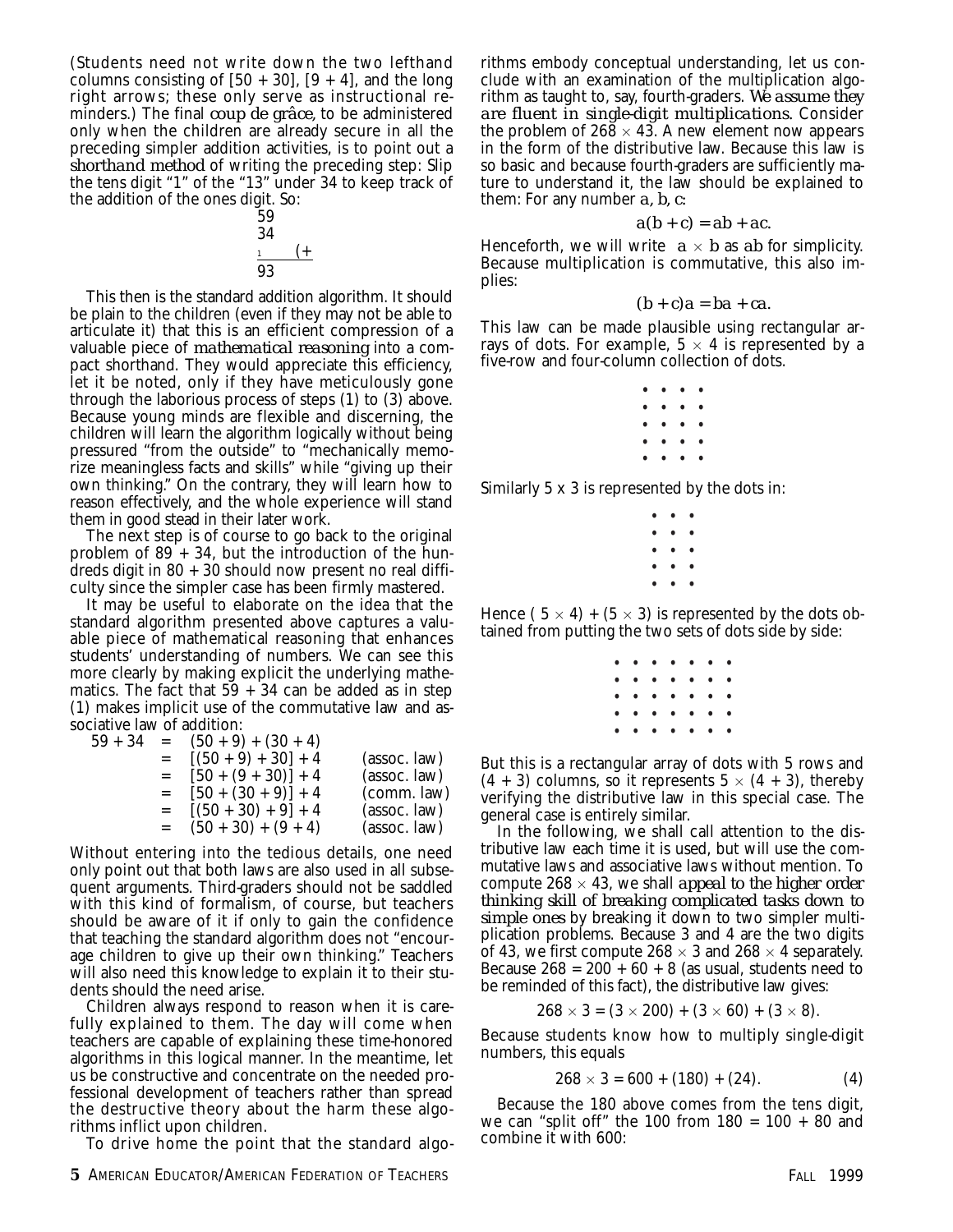$$
268 \times 3 = (600 + 100) + (80) + (24). \tag{5}
$$

Similarly,  $24 = 20 + 4$ , and we can combine the 20 with the 80 in the tens digit:

$$
268 \times 3 = (600 + 100) + (80 + 20) + 4. \tag{6}
$$

But now the  $(80 + 20)$  in the tens digit is equal to 100, and we can again combine it with the  $(600 + 100)$  in the hundreds digit. Thus

$$
268 \times 3 = (600 + 100 + 100) + 0 + 4 = 800 + 0 + 4 = 804.
$$

A few more experiences with working from left to right would tell us that we are likely to waste a little time by so doing because of the frequent need to backtrack to fix a certain digit as in step (6). (There it was the tens digit.) Thus *from experience,* we learn *to work from right to left in order to save time.* This is the reason to work from right to left, but let students find out for themselves by working through several such problems. Therefore, we now redo the above, from right to left, as follows. Start with step (4) again,  $24 = 20 + 4$ , so

$$
268 \times 3 = 600 + (180) + (20 + 4) = 600 + (180 + 20) + 4. \tag{7}
$$

Next,  $180 + 20 = 200$ , which can be combined with 600:

$$
268 \times 3 = (600 + 200) + 0 + 4 = 800 + 0 + 4 = 804.
$$
 (8)

The numbers that were carried from the ones digit to the tens digit in step (7) and from the tens digit to the hundreds digit in step (8) can be recorded by a shorthand method, and this is the standard algorithm for the multiplication of any number by a single-digit number: 268

$$
\begin{array}{c}\n 3 \\
 \hline\n 3 \\
 \hline\n 22 \\
 \hline\n 804\n \end{array}
$$

In exactly, the same way, we see that  $268 \times 4 =$ 1,072 via the standard algorithm:

$$
\begin{array}{c}\n 268 \\
 \hline\n 4 \\
 \underline{2 \quad 3} \\
 1,072\n \end{array}
$$
 (×

Incidentally, this implies that:

$$
268 \times 40 = 10{,}720. \tag{9}
$$

Now we put the pieces together using the distributive law:

 $268 \times 43 = 268 \times (40 + 3) = (268 \times 40) + (268 \times 3).$ 

Using steps (8) and (9), we obtain:

 $268 \times 43 = 10,720 + 804 = 11,524.$ 

In retrospect, we see that the single-digit approach to this two-digit multiplication problem (that of multiplying by 43) results from *heeding the call of the indispensable mathematical principle to always break down a complicated problem into simple components.* The *correct* way to think about multidigit multiplication is therefore to regard it as nothing more than a sequence of single-digit multiplications. Let children

learn this fundamental fact from day one.

Now to convert the preceding to algorithmic form, it is traditional to use the commutative law of addition to rewrite it as:

$$
268 \times 43 = 804 + 10,720 = 11,524
$$

so that we have:

$$
\begin{array}{c|cc}\n268 & & \\
43 & (\times & & \\
\hline\n804 & & & \\
\hline\n10720 & (+ & & \\
\hline\n11524 & & & \\
\end{array}
$$
 (10)

A final touch-up: We see from step (9) that the "0" at the end of 10,720 comes from the "0" of 40, and is the result of 268 being multiplied by the tens digit (4 in this case). Thus this "0" can be taken for granted and will therefore be omitted in the next-to-bottom row of step (10). This accounts for the apparent shift of digits in the next-to-bottom row of the *standard multiplication algorithm:*

$$
\begin{array}{c|cc}\n268 & & & \\
43 & (\times & & & \\
\hline\n804 & & & & \\
\hline\n1072 & & (+ & & & \\
\hline\n11524 & & & & & \\
\end{array}
$$
 (11)

Several observations readily come to mind at this point. The foremost pertains to the clear demonstration of the unity of skills and understanding in this derivation. For example, fluency with single-digit multiplication allows us to take for granted  $268 \times 40$  and  $268 \times 3$  and focus instead on the mathematical ideas leading up to step (10). Another observation is to underscore yet again the central role played by the distributive law, while noting (of course) that the commutative law and associative law also have been used implicitly. For example, in going from step (4) to step (5), we have used the associative law of addition because:  $600 + 180 = 600 + (100 + 80) = (600 + 100) +$ 80. A third observation is that this derivation is nothing if not about place value. The passage from (10) to (11), for example, explains in terms of place value why the digits of the middle two rows have that particular vertical alignment. In what way then does learning the standard algorithms "unteach" place value?

Finally, we call attention to the breathtaking simplicity of the multiplication algorithm itself despite the tediousness of its derivation. The conceptual understanding hidden in the algorithm is the kind that students eventually need in order to prepare for algebra. In short, this algorithm is a shining example of elementary mathematics at its finest and is fully deserving to be learned by every student. If there is any so-called harmful effect in learning the algorithms, it could only be because they are not taught properly. In Chapter 2 of her pathbreaking book, *Knowing and Teaching Elementary Mathematics,*<sup>8</sup> Liping Ma gives a more refined discussion of why rote learning might take place in the context of multidigit multiplication: It does so when the teacher does not possess a deep enough understanding of the underlying mathematics to explain it well. The problem of rote learning then lies with inadequate professional development and not with the